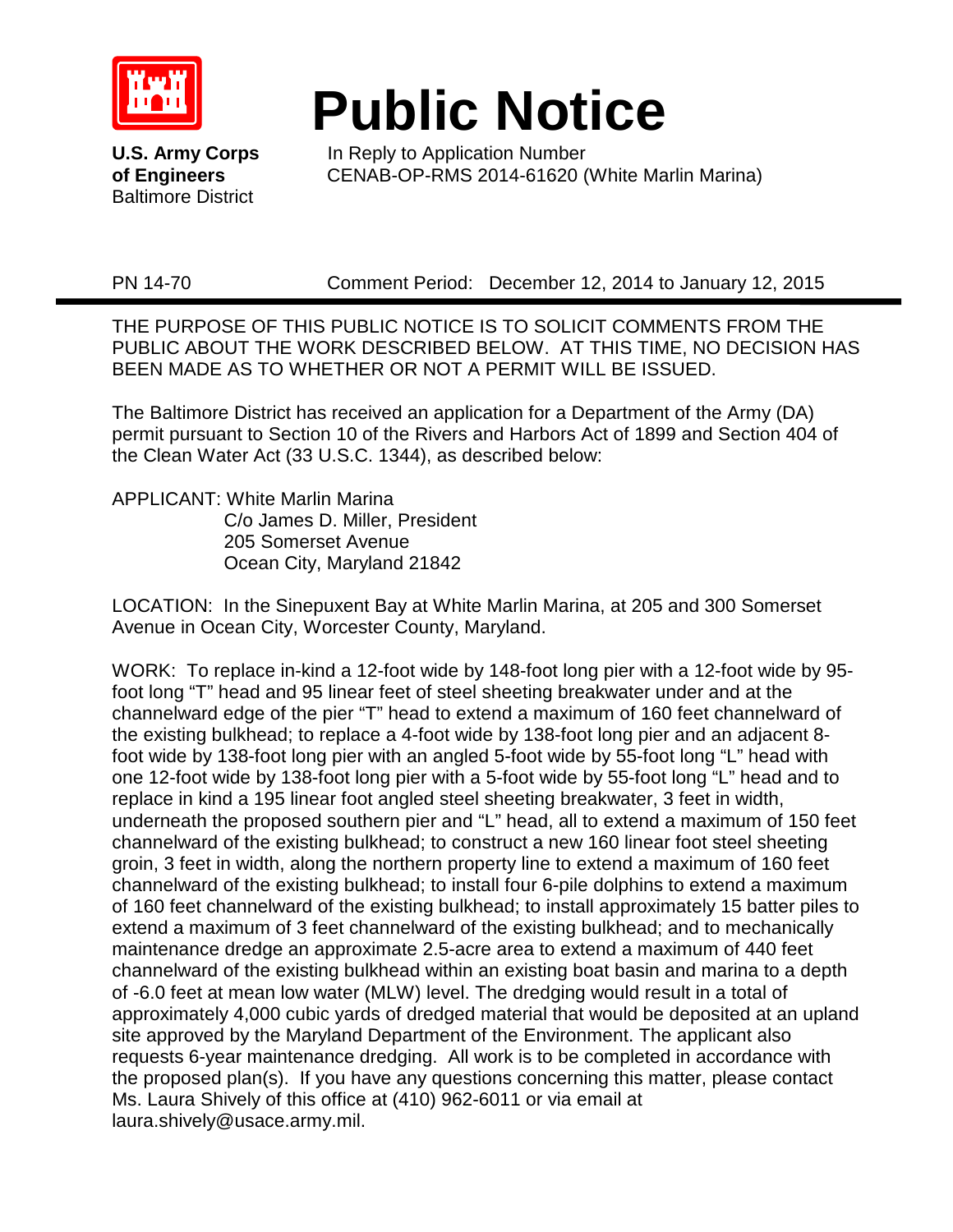The purpose of the proposed project is to improve navigable access and shoreline erosion control.

As part of the planning process for the proposed project, steps were taken to ensure avoidance and minimization of impacts to aquatic resources to the maximum extent practicable. The project as proposed would not impact any SAV or any existing wetlands. The applicant has not proposed compensatory mitigation at this time.

The Magnuson-Stevens Fishery Conservation and Management Act (MSFCMA), as amended by the Sustainable Fisheries Act of 1996 (Public Law 04-267), requires all Federal agencies to consult with the NMFS on all actions, or proposed actions, permitted, funded, or undertaken by the agency that may adversely affect Essential Fish Habitat (EFH).

The project site lies in or adjacent to EFH as described under MSFCMA for *Pleuronectes americanus (winter flounder), Scopthalmus aquosos (windowpane flounder), Pomatomus saltatrix (blue fish), Stenotomus chrysops (scup), Centropristus striata (black sea bass), and Paralicthys dentatus (summer flounder) juvenile and adult; Urophycis chuss (red hake) eggs, larvae, and juvenile; Peprilus triacanthus (Atlantic butterfish) and Sphyrna lewini (scalloped hammerhead shark) juvenile; Clupea harengus (Atlantic sea herring) and Prionance glauca (blue shark) adult; Odontaspis taurus (sand tiger shark) larvae and adult; Squatina dumerili (Atlantic angel shark) and Charcharinus plumbeus (sandbar shark) larvae, juvenile, and adult; Charcharinus obscurus (dusky shark) and Galeocerdo cuvieri (tiger shark) larvae; and eggs, larvae, juvenile, and adult stages of Scomberomorus cavalla (king mackerel), Scomberomorus maculatus (spanish mackerel), and Rachycentron canadum (cobia),* all managed species under the MSFCMA.

The project does not comprise the potential to adversely affect EFH or the species of concern by the alteration of spawning, nursery, forage and/or shelter habitat. The project may have an adverse effect on an approximate 2.5-acre area of EFH as described under the MSFCMA for the species and life stages identified above.

The Baltimore District has made a preliminary determination that site-specific impacts would not be substantial and an abbreviated consultation will be conducted with NMFS. No mitigative measures are recommended at this time to minimize adverse effects on EFH. This preliminary determination may be modified if additional information indicates otherwise and could change the Corps' preliminary determination.

The decision whether to issue a permit will be based on an evaluation of the probable impacts, including cumulative impacts of the proposed activity on the public interest. That decision will reflect the national concern for both protection and utilization of important resources. The benefit, which reasonable may be expected to accrue from the proposal, must be balanced against its reasonably foreseeable detriments. All factors, which may be relevant to the proposal will be considered, including the cumulative effects thereof; among those are conservation, economic, aesthetics, general environmental concerns, wetlands, cultural values, fish and wildlife values, flood hazards, flood plain values, land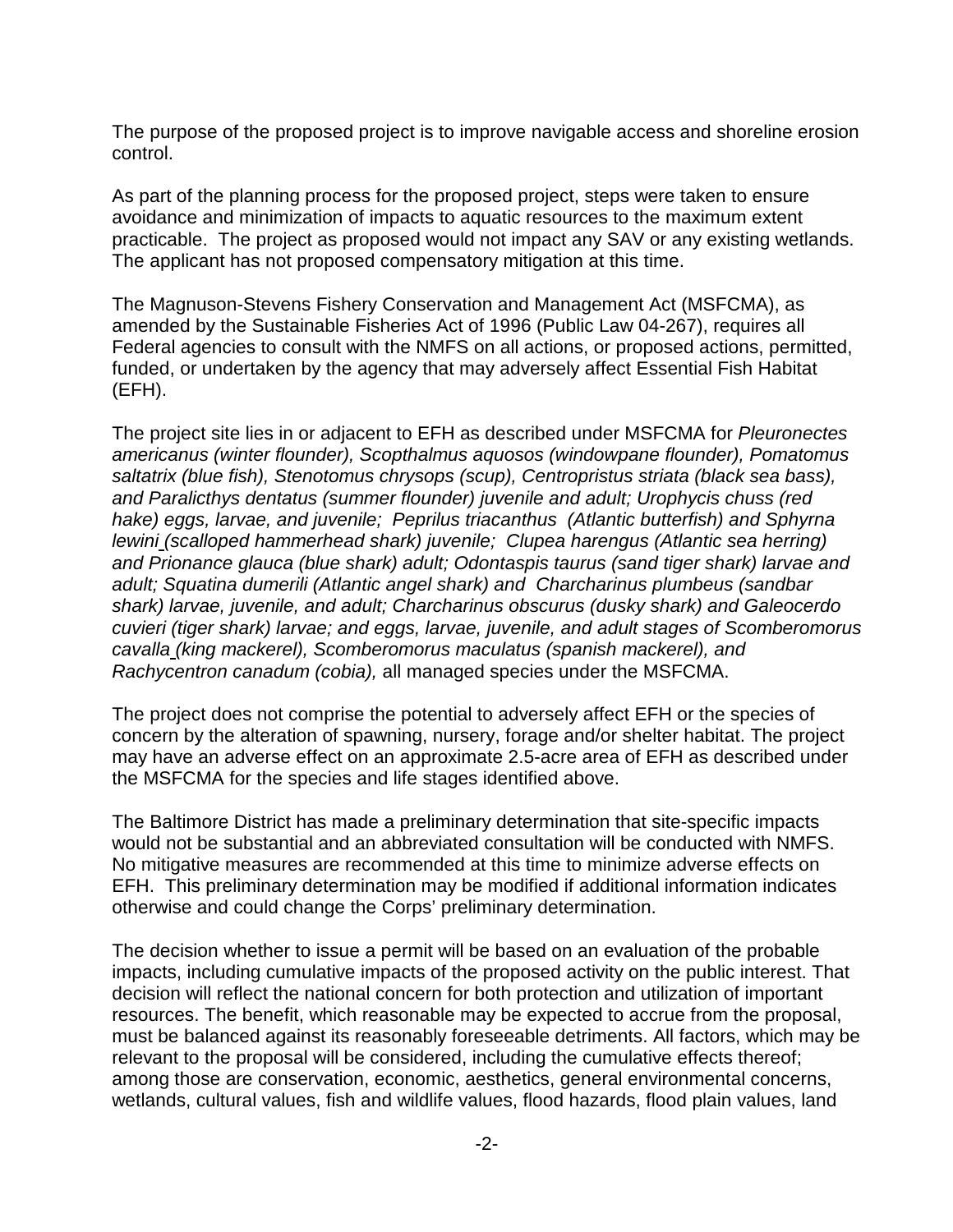use, navigation, shoreline erosion and accretion, recreation, water supply and conservation, water quality, energy needs, safety, food and fiber production, mineral needs, and consideration of property ownership and in general, the needs and welfare of the people.

The Corps of Engineers is soliciting comments from the public; Federal, State, and local agencies and officials; Indian Tribes; and other interested parties in order to consider and evaluate the impacts of this proposed activity. Any comments received will be considered by the Corps of Engineers to determine whether to issue, modify, condition or deny a permit for this proposal. To make this decision, comments are used to assess impacts on endangered species, historic properties, water quality, general environmental effects, and the other public interest factors listed above.

Comments are used in the preparation of an Environmental Assessment and/or an Environmental Impact Statement pursuant to the National Environmental Policy Act. Comments provided will become part of the public record for this action. Comments are also used to determine the need for a public hearing and to determine the overall public interest of the proposed activity. Written comments concerning the work described above related to the factors listed above or other pertinent factors must be received by the District Engineer, U.S. Army Corps of Engineers, Baltimore District, P.O. Box 1715, Baltimore, Maryland, 21203 within the comment period specified above.

The applicant is required to obtain a water quality certification in accordance with Section 401 of the Clean Water Act from the Maryland Department of the Environment. Any written comments concerning the work described above which relate to water quality certification must be received by the Wetlands and Waterways Program, Maryland Department of the Environment, 1800 Washington Blvd., Suite 430, Baltimore, Maryland 21230 within the comment period as specified above to receive consideration. The 401 certifying agency has a statutory limit of one year to make its decision.

The applicant has certified in this application that the proposed activity complies with and will be conducted in a manner consistent with the approved Coastal Zone Management (CZM) Program. By this public notice, we are requesting the State concurrence or objection to the applicant's consistency statement. It should be noted that the CZM Program has a statutory limit of 6 months to make its consistency determination.

The applicant must obtain any State or local government permits which may be required.

A preliminary review of this application indicates that the proposed work will not affect Federal listed threatened or endangered species or their critical habitat, pursuant to Section 7 of the Endangered Species Act, as amended. As the evaluation of this application continues, additional information may become available which could modify this preliminary determination.

Review of the latest published version of the National Register of Historic Places indicates that no registered properties listed as eligible for inclusion, therein, are located at the site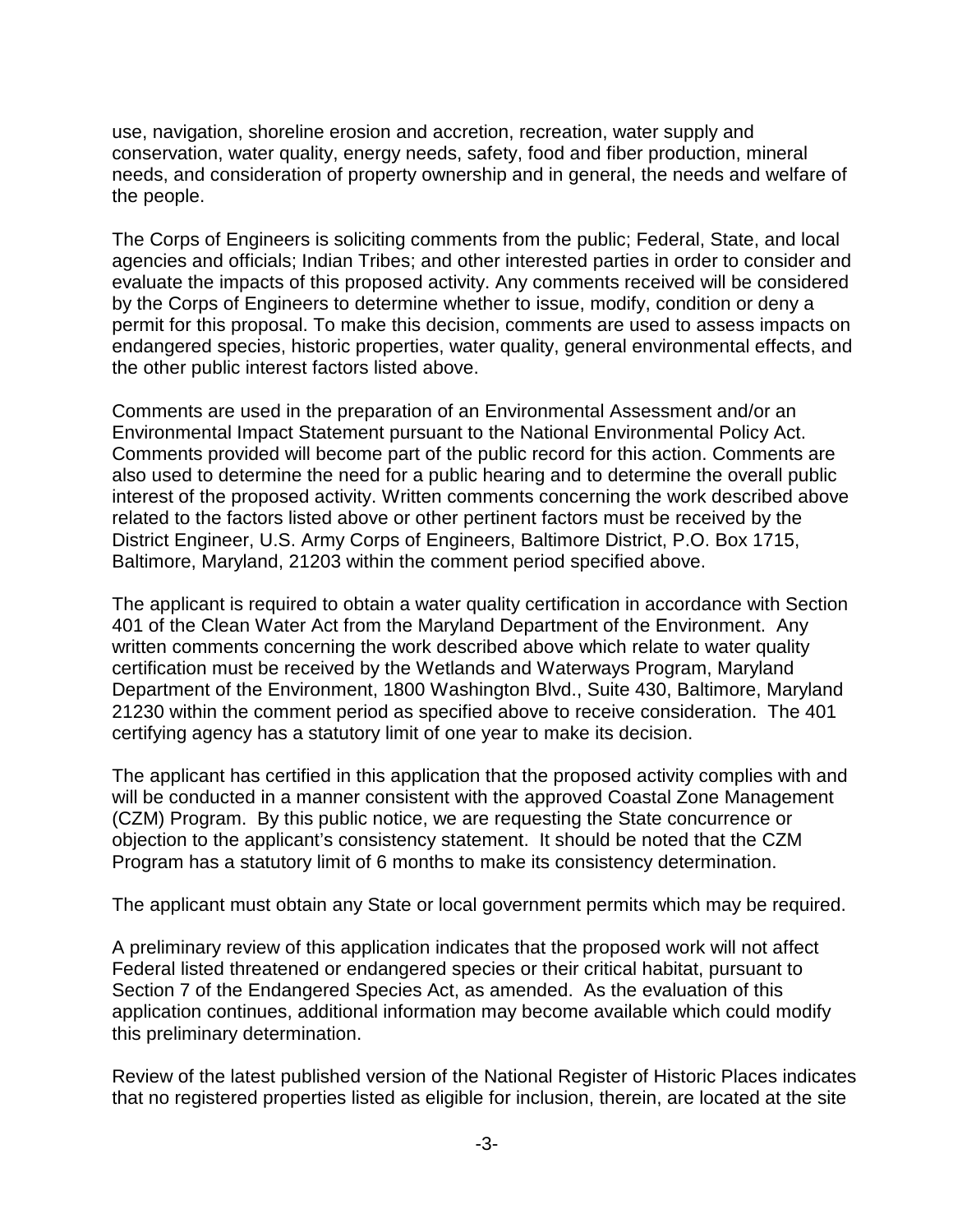of the proposed work. Currently unknown archeological, scientific, prehistoric, or historical data may be lost or destroyed by the work to be accomplished under the request permit.

Any person who has an interest which may be adversely affected by the issuance of this permit may request a public hearing. The request, which must be in writing, must be received by the District Engineer, U.S. Army Corps of Engineers, Baltimore District, P.O. Box 1715, 21203-1715, within the comment period as specified above to receive consideration. Also it must clearly set forth the interest which may be adversely affected by this activity and the manner in which the interest may be adversely affected.

It is requested that you communicate this information concerning the proposed work to any persons known by you to be interested and not being known to this office, who did not receive a copy of this notice.

FOR THE DISTRICT ENGINEER:

Lattig B. andersan

KATHY B. ANDERSON Chief, Maryland Section Southern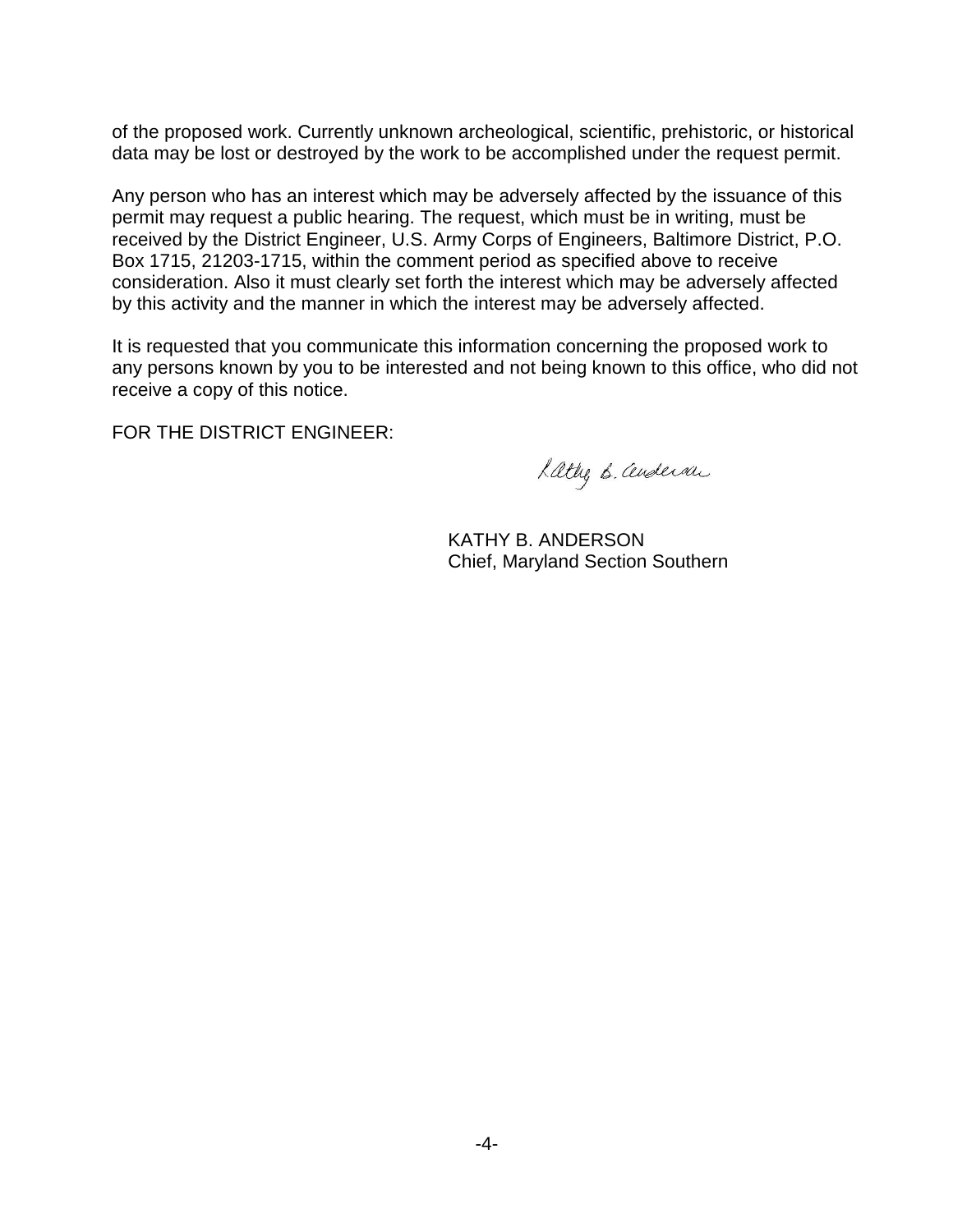| אל.<br><b>SITE</b><br>Coast/Club<br>200<br>100<br>$\overline{\phantom{a}}$<br>200<br>PROJECT DESCRIPTION:<br>1.<br>2.<br><b>INCLUDING:</b><br>3.<br>4.<br>WEST END.<br>5.<br>ALIGNMENT OF MARINA.                                                                                                                     | EAHA<br>300<br>300<br>- 5x55 "L" HEAD WITH BREAKWATER<br>OF BULKHEAD FOR ADDITIONAL REINFORCEMENT.<br>1 EACH AT END OF "L" AND "TEE" HEADS | Coast Gu<br>ookout<br>Doean<br>Image courtesy of the U.S. Geok<br>MAINTENANCE DREDGE EXISTING ±109,000 SF/±2.5 ACRE<br>BOAT BASIN TO A UNIFORM DEPTH OF -6.0 MLW AND DEPOSIT<br>±4,000 C.Y. OF SPOIL AT AN APPROVED UPLAND SITE.<br>REPLACE ALL PIERS WITH CROSS-BRACING IN-KIND.<br>- 12x156 PERPENDICULAR PIER WITH 12x95 "TEE" HEAD,<br>INCLUDING THE 95 L.F. BREAKWATER UNDER THE "TEE" HEAD<br>- 8x142 & 4x142 WITH NEW 8x142 PIER WITH BREAKWATER.<br>INSTALL NEW BATTER PILINGS ALONG AN EXISTING ±50 L.F.<br>CONSTRUCT NEW ±160 L.F. BREAKWATER AT AN OFFSET OF<br>5' FROM NORTH PROPERTY LINE WITH MULTI-POLE DOLPHIN AT<br>INSTALL NEW FOUR (4) MULTI-POLE DOLPHINS AS SHOWN -<br>ALL WORK TO BE PERFORMED WITHIN EXISTING LIMITS AND | <b>STEEL SHEETING</b><br>BREAK-WATER UNDER<br>PERPENDICULAR & "L"<br>PIERS,<br>VICOMICO STREET                                                         | EX 5x55 "L" PIER<br>Ex urr<br>205 SOMERSET<br>PHILADELPHIA AVENUE | SINEPUXENT BAY-<br>STEEL SHEETING<br>BREAK-WATER UNDER "T"<br>PIER<br>EX 12x95 TT PIER<br>EX BOAT LIFT<br>205 SOMERSET AVENUE<br>400 SOUTH PHILADELPHIA DEVELOPMENT LLC<br>2701 TOWER OAKS BLVD, SUITE 200<br>ROCKVILLE, MD 20852 | <b>MARINA</b><br>ALIGNMENT<br>TYPICAL<br>& BREAKWATER-±160<br>PIER<br>员<br>TOWN OF OCEN<br>321 BALTIMORE/<br>CCEAN CITY, MD<br>SOMERSE<br>AVENUE<br>300<br>SOMERSET<br><b>ST LOUIS AVE</b> |
|-----------------------------------------------------------------------------------------------------------------------------------------------------------------------------------------------------------------------------------------------------------------------------------------------------------------------|--------------------------------------------------------------------------------------------------------------------------------------------|-------------------------------------------------------------------------------------------------------------------------------------------------------------------------------------------------------------------------------------------------------------------------------------------------------------------------------------------------------------------------------------------------------------------------------------------------------------------------------------------------------------------------------------------------------------------------------------------------------------------------------------------------------------------------------------------------------------------------------------------------|--------------------------------------------------------------------------------------------------------------------------------------------------------|-------------------------------------------------------------------|-----------------------------------------------------------------------------------------------------------------------------------------------------------------------------------------------------------------------------------|--------------------------------------------------------------------------------------------------------------------------------------------------------------------------------------------|
|                                                                                                                                                                                                                                                                                                                       |                                                                                                                                            | WHITE MARLIN MARINA<br>PROPOSED BATTER PILES, BREAKWATER,<br>DREDGING, DOLPHINS, & PIER REPLACEMENTS<br><b>OCEAN CITY, MARYLAND</b>                                                                                                                                                                                                                                                                                                                                                                                                                                                                                                                                                                                                             | APPLICANT:<br>WHITE MARLIN MARINA & CONDOMINIUMS<br>C/O JAMES D. MILLER, PRESIDENT<br>110 OLD BARN DRIVE<br>WEST CHESTER, PA 19382<br>COPYRIGHT C 2014 |                                                                   |                                                                                                                                                                                                                                   |                                                                                                                                                                                            |
| NO SAV'S<br>205 & 300 SOMERSET AVENUE<br>LOCATION:<br><b>TAX MAP: 110</b><br>WATERWAY: SINEPUXENT BAY<br>PARCELS: 2501 & 2464<br>WATER DEPTH MEASUREMENTS: 9/18/14<br>REFERENCED TO MLW<br>$2:45$ P.M.<br>SCALE:<br>SHEET NO:<br>DATE:<br><b>JOB NUMBER:</b><br>$1" = 100'$<br>9/18/2014<br>$P14 - 041$<br>$1$ of $8$ |                                                                                                                                            |                                                                                                                                                                                                                                                                                                                                                                                                                                                                                                                                                                                                                                                                                                                                                 |                                                                                                                                                        |                                                                   |                                                                                                                                                                                                                                   | <b>J. STACEY HART</b><br>& ASSOCIATES, INC.<br>POST OFFICE BOX 6<br>SNOW HILL, MD 21863<br>PHONE: 410-390-8096<br>FAX: 877-646-4365<br>EMAIL: stacey@jstaceyhart.com                       |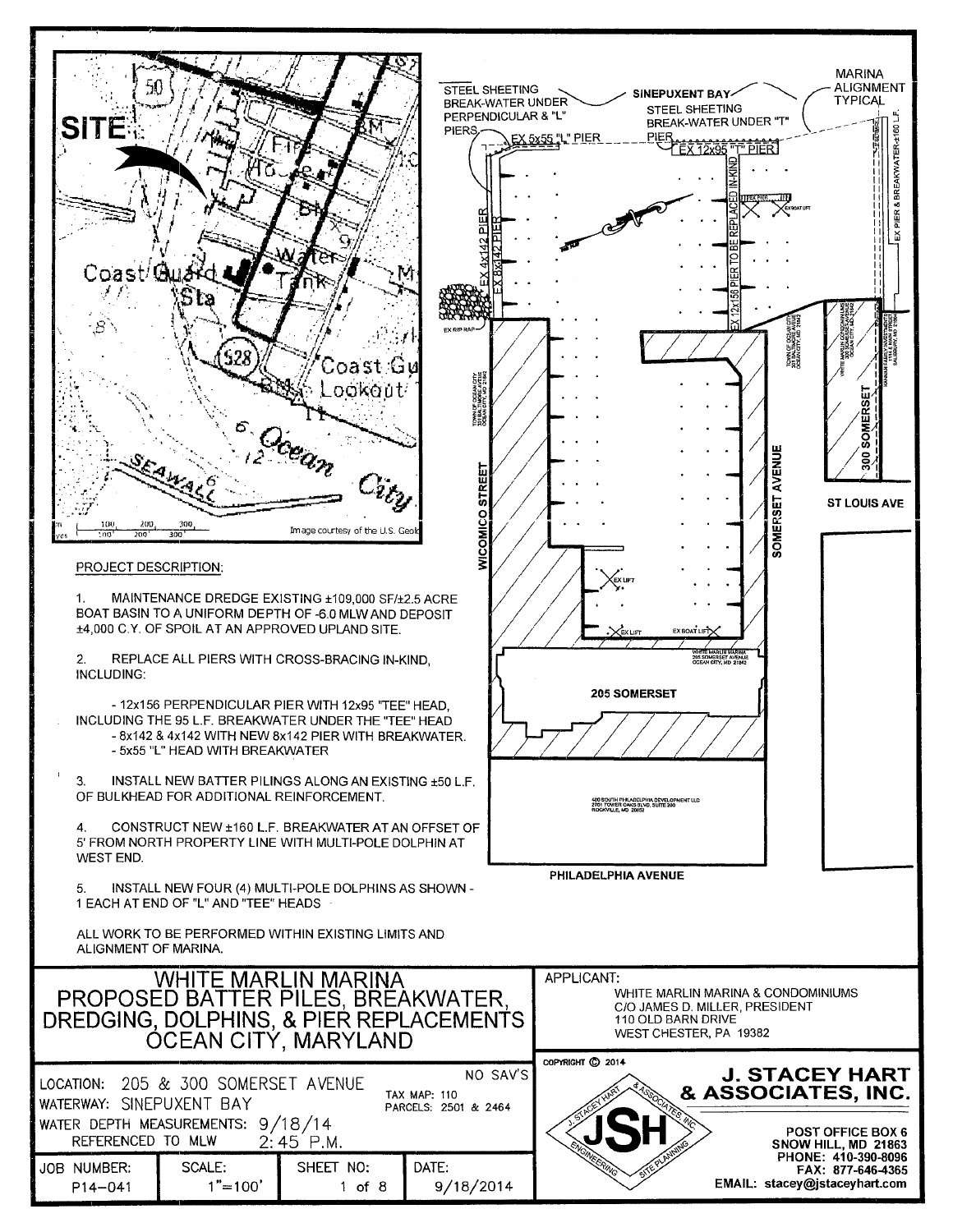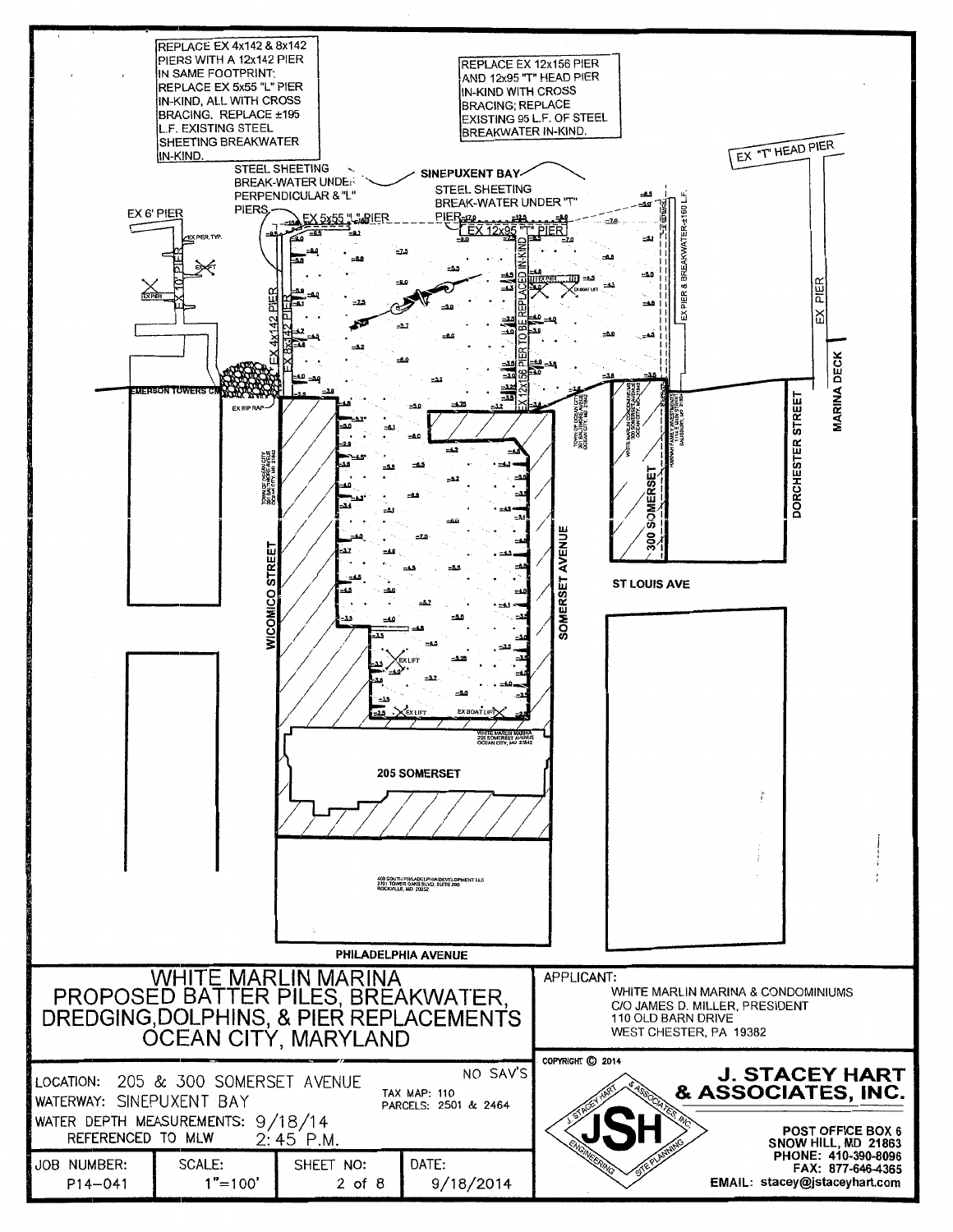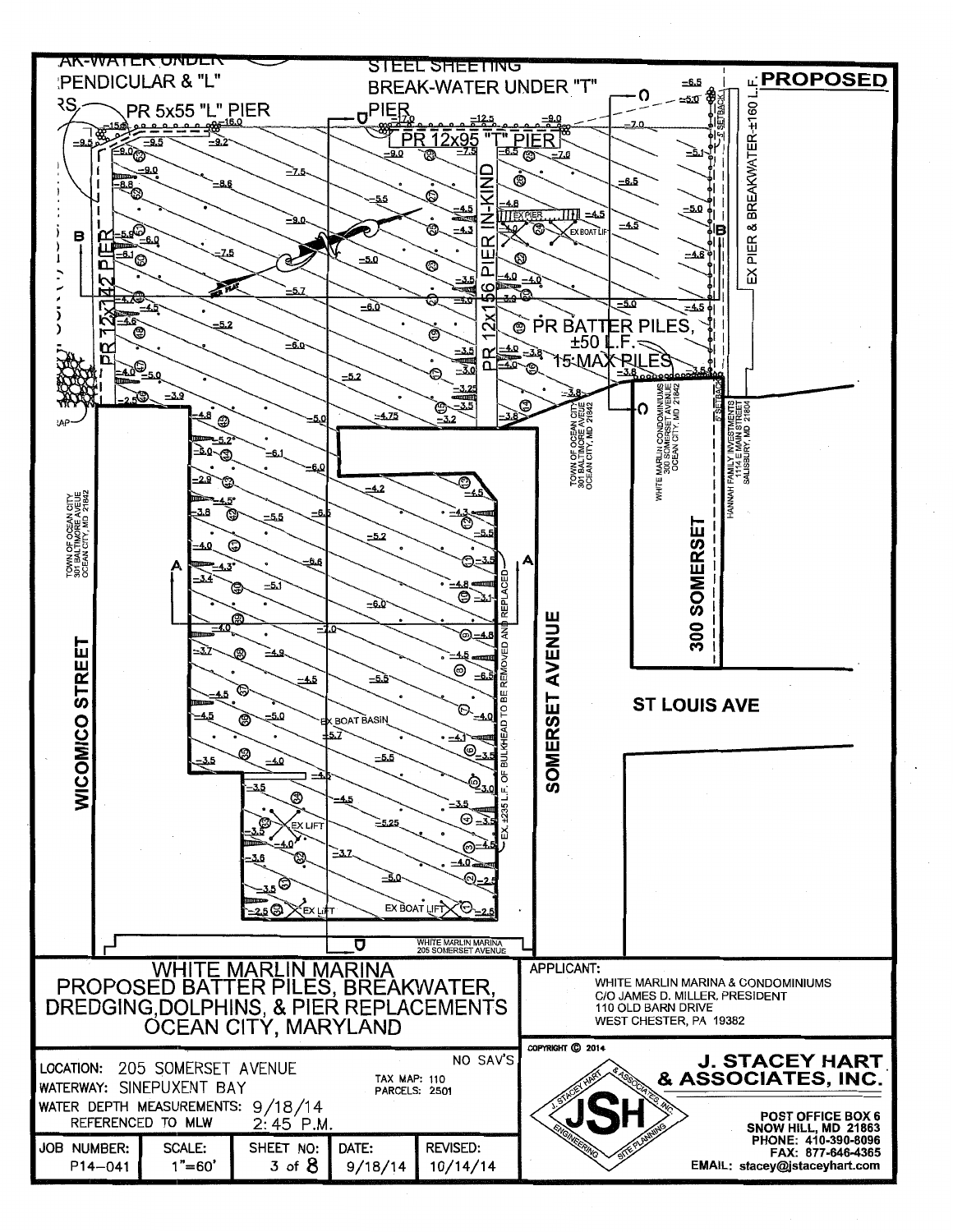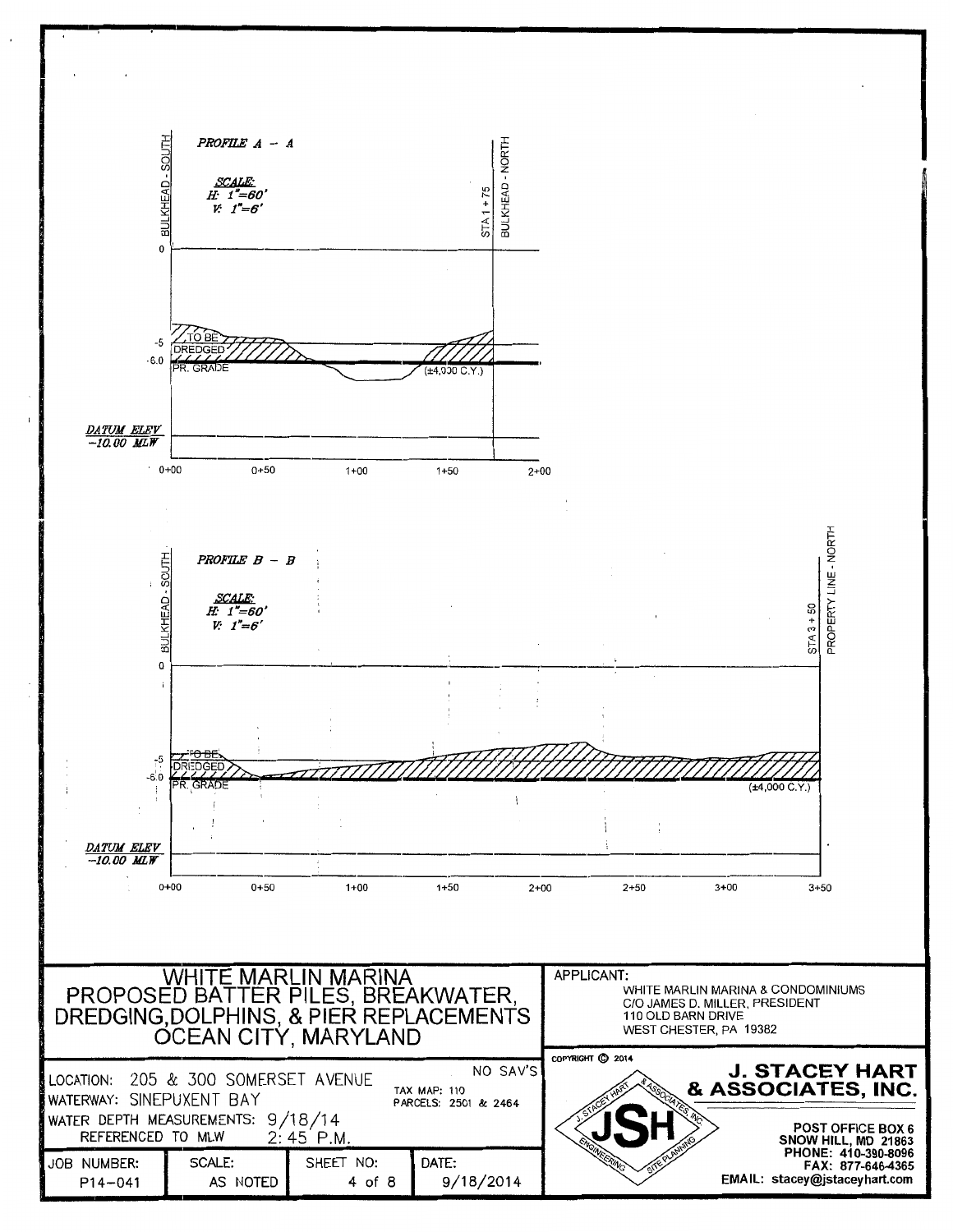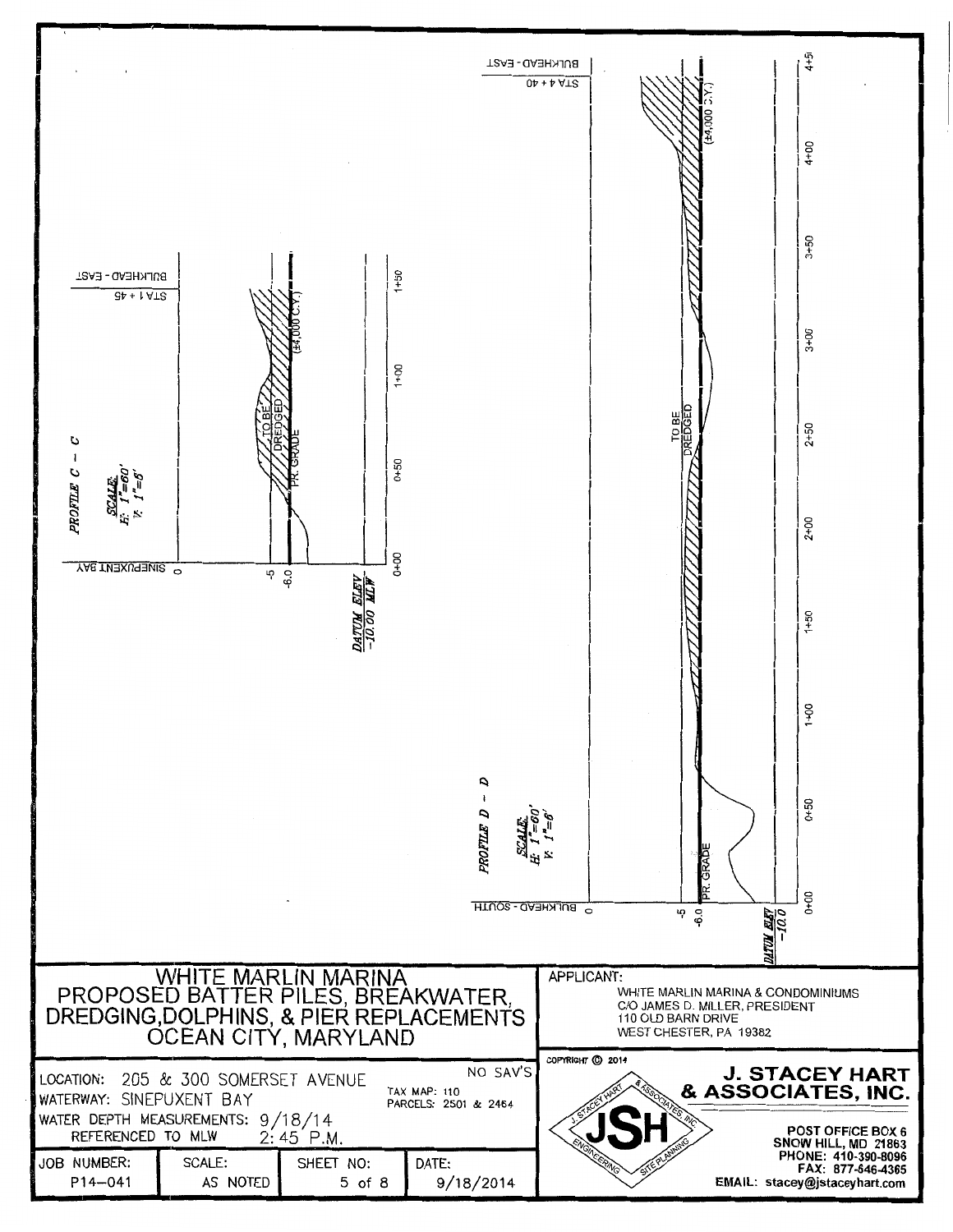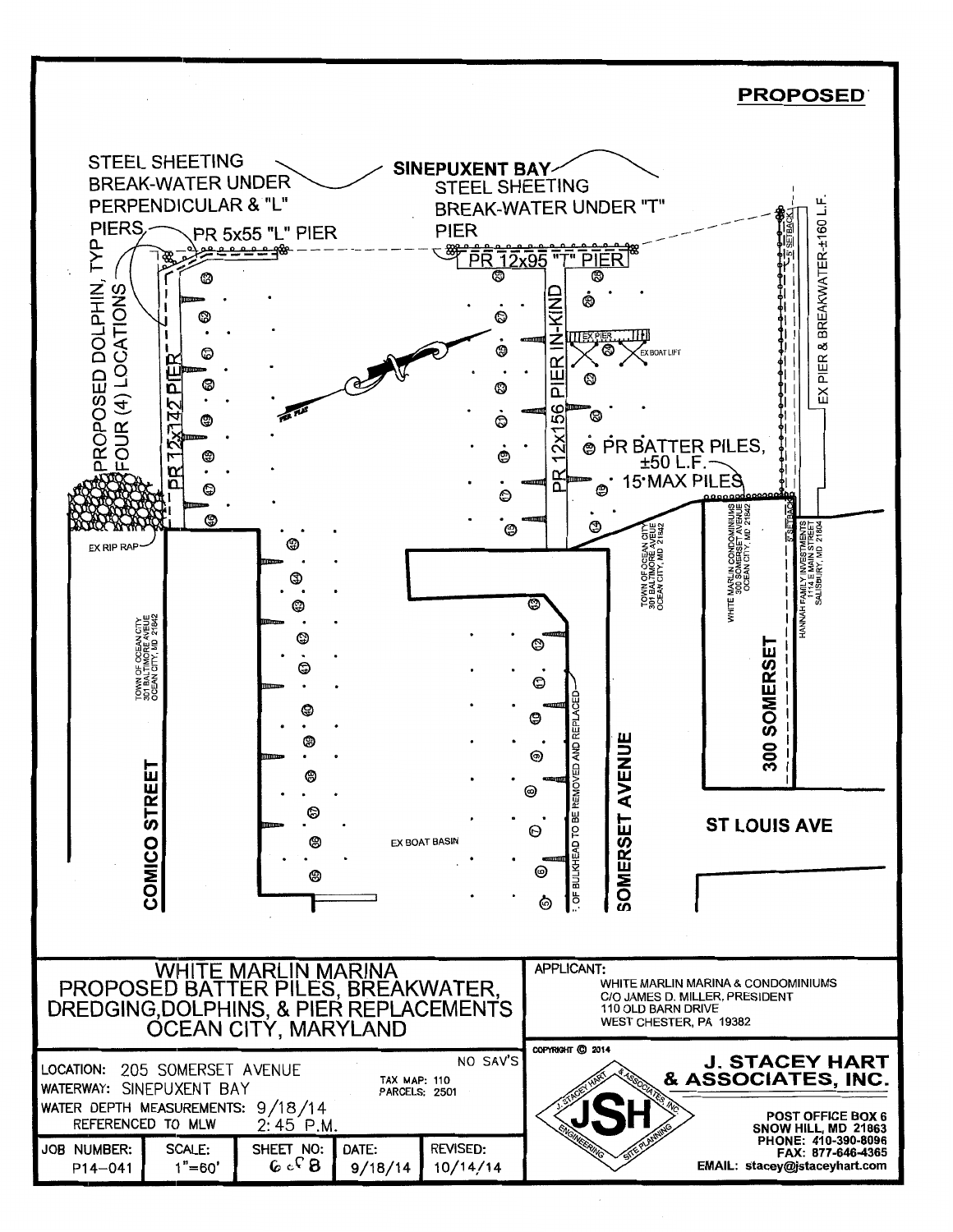